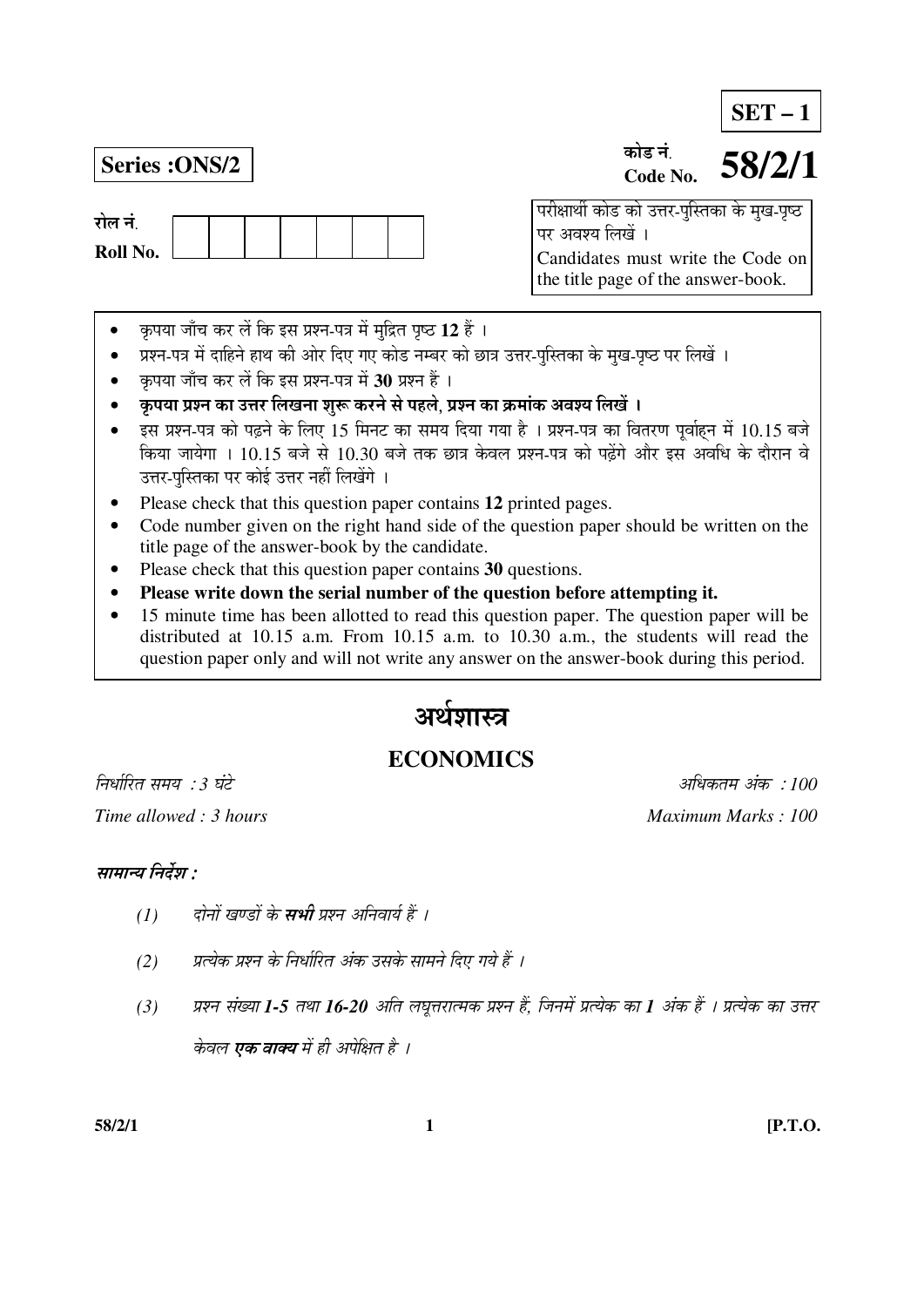- *(4)* ¯ÖÏ¿®Ö ÃÖÓܵÖÖ *6-8* †Öî¸ü *21-23* »Ö'Öæ¢Ö¸üÖŸ´ÖÛú ¯ÖÏ¿®Ö Æïü, וִ֮Öë ¯ÖÏŸµÖêÛú *3* †ÓÛú Æïü … ¯ÖÏŸµÖêÛú ÛúÖ ˆ¢Ö¸ü ÃÖÖ´ÖÖ®µÖŸÖ: *60 शब्दों से अधिक नहीं होना चाहिए ।*
- *(5) प्रश्न संख्या 9-11 और 24-26 भी लघूत्तरात्मक प्रश्न हैं, जिनमें प्रत्येक के 4 अंक हैं । प्रत्येक का उत्तर* सामान्यत: 70 शब्दों से अधिक नहीं होना चाहिए ।
- *(6) प्रश्न संख्या 12-15 और 27-30 व्याख्यात्मक उत्तर वाले प्रश्न हैं, जिनमें प्रत्येक के 6 अंक हैं । प्रत्येक का* उत्तर सामान्यत: **100** शब्दों से अधिक नहीं होना चाहिए ।
- *(7) उत्तर संक्षिप्त तथा तथ्यात्मक होने चाहिए तथा यथासंभव ऊपर दी गई सीमा के अंतर्गत ही दिए जाने* चाहिए ।

## *General Instructions :*

- *(1) All questions in both sections are compulsory.*
- *(2) Marks for questions are indicated against each question.*
- *(3) Question No. 1-5 and 16-20 are very short answer questions carrying 1 mark each. They are required to be answered in one sentence.*
- *(4) Question No. 6-8 and 21-23 are short answer questions carrying 3 marks each. Answers to them should not normally exceed 60 words each.*
- *(5) Question No. 9-11 and 24-26 are also short answer questions carrying 4 marks each. Answers to them should not normally exceed 70 words each.*
- *(6) Question No. 12-15 and 27-30 are long answer questions carrying 6 marks each. Answers to them should not normally exceed 100 words each.*
- *(7) Answers should be brief and to the point and the above word limit be adhered to as far as possible.*

**58/2/1 2**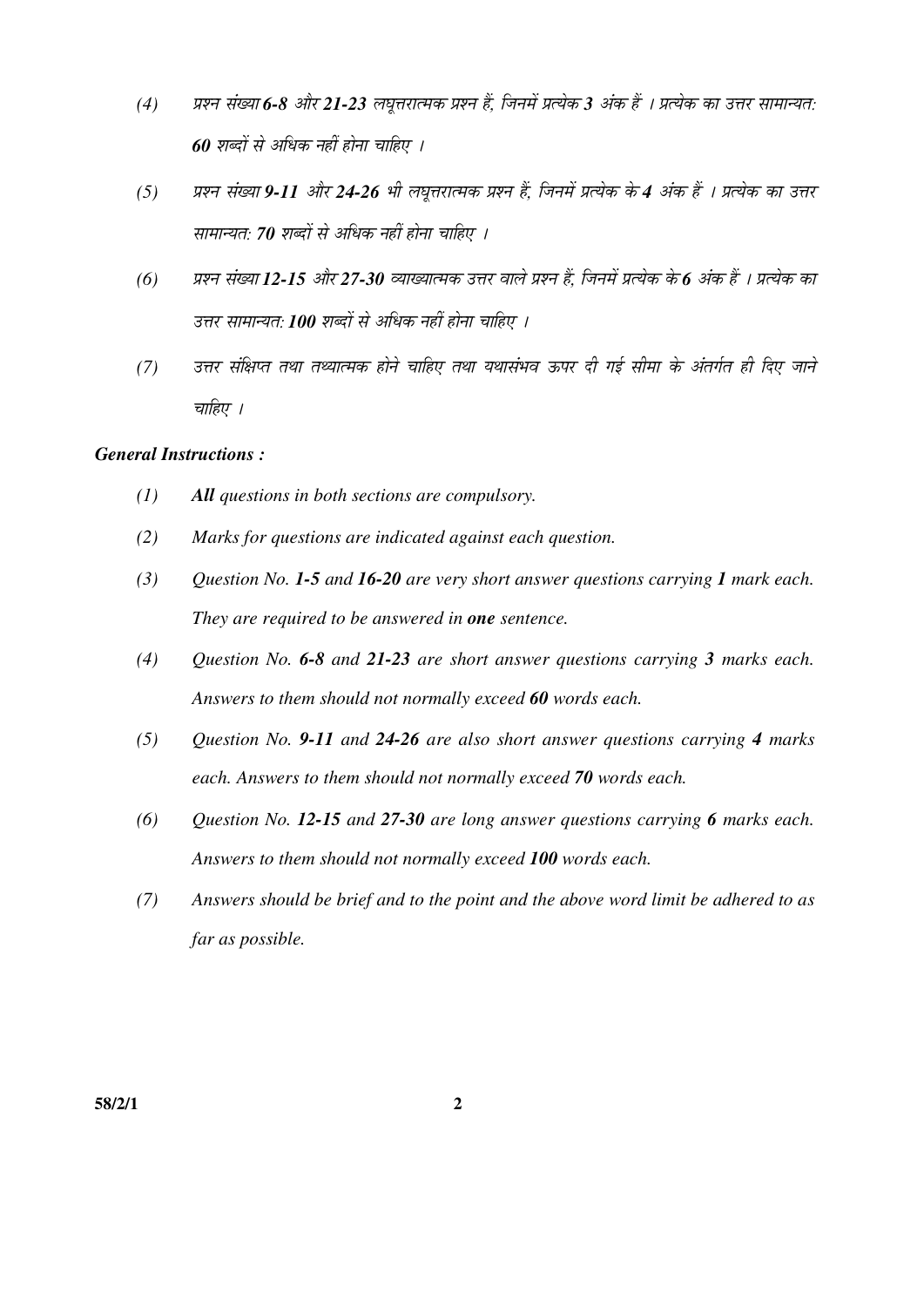### **SECTION – A**

1. एक उत्पादक व्यवसाय चलाने के लिए ऋण लेता है लेकिन व्यवसाय का प्रबंधन स्वयं करता है । अंतर्निहित »ÖÖÝÖŸÖ Ûúß ¯ÖÆü"ÖÖ®Ö Ûúßו֋ … **1** 

A producer borrows money to run a business but manages the business himself. Identify implicit cost.

2. एक फर्म एक वस्तु की अधिक मात्रा केवल कीमत कम करके ही बेच सकती है । उसकी सीमांत सम्प्राप्ति  $(3$ गगम $)$  :

(सही विकल्प चुनिए)

- (a) औसत सम्प्राप्ति (आगम) से अधिक होगी
- $(b)$   $\alpha$ औसत सम्प्राप्ति (आगम) से कम होगी
- (c) । औसत सम्प्राप्ति (आगम) के समान होगी
- (d) शून्य होगी **1**

 A firm is able to sell more quantity of a good only by lowering the price. The firm's marginal revenue, as he goes on selling, would be :

(choose the correct alternative)

- (a) Greater than average revenue
- (b) Less than average revenue
- (c) Equal to average revenue
- (d) Zero

 $\overline{3}$ . माँग में कमी कब होती है ?  $\overline{1}$ 

When does 'decrease' in demand take place ?

**58/2/1 3 [P.T.O.**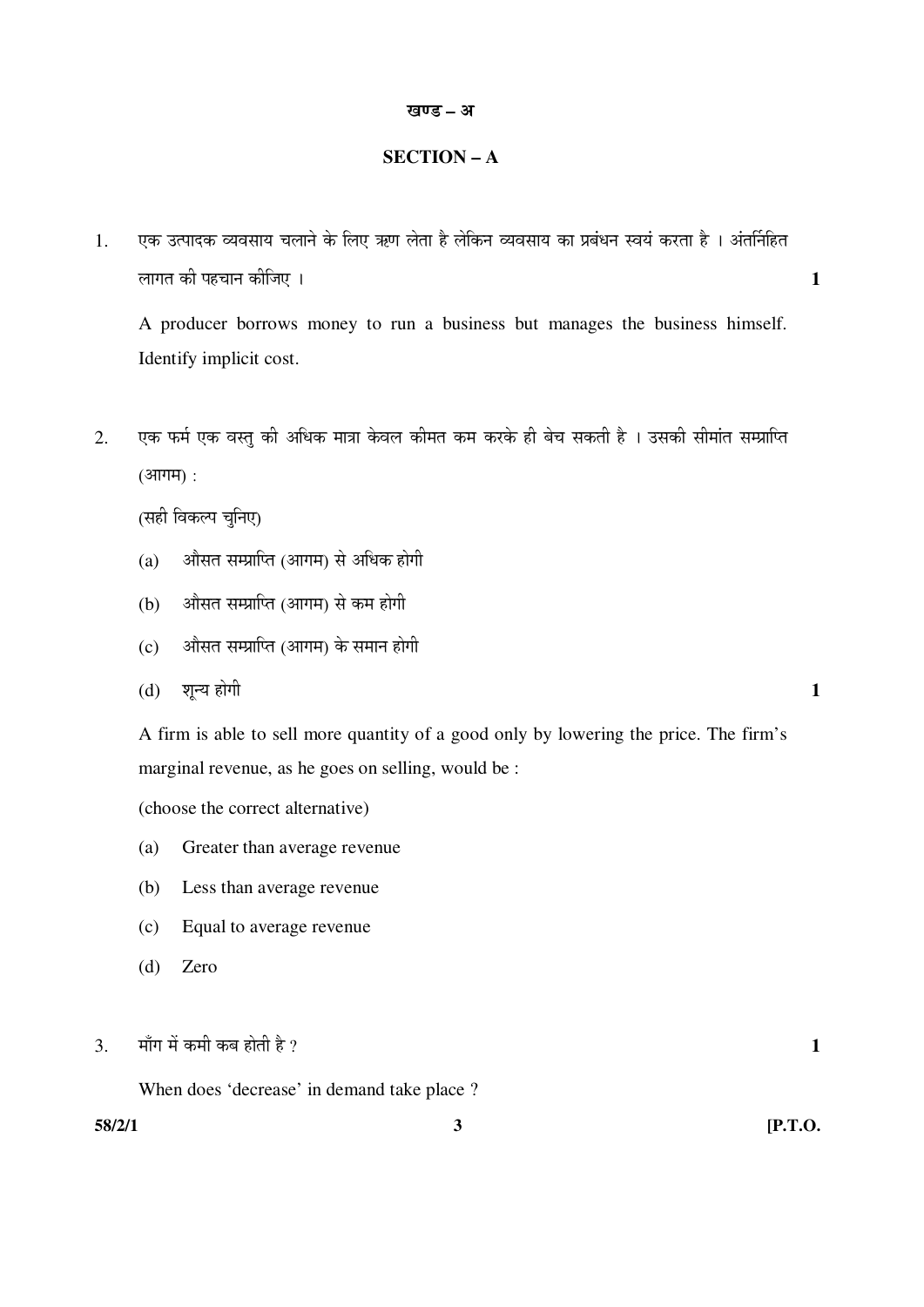'केवल कछ बड़े विक्रेता' इसकी विशेषता है:  $\overline{4}$ .

(सही विकल्प चुनिए)

- $(a)$  पूर्ण प्रतियोगिता
- एकाधिकारिक प्रतियोगिता  $(b)$
- अल्पाधिकार  $(c)$
- उपरोक्त में से कोई नहीं  $(b)$

'A few big sellers' is a characteristics of : (choose the correct alternative)

 $\mathbf{1}$ 

 $\mathbf{1}$ 

 $\overline{\mathbf{3}}$ 

- Perfect competition  $(a)$
- Monopolistic competition  $(b)$
- $(c)$ Oligopoly
- None of the above  $(d)$
- एक फर्म की सीमांत सम्प्राप्ति (आगम) इस बाजार में निरंतर स्थिर रहती है : (सही विकल्प चूनिए)  $5<sub>1</sub>$ 
	- पूर्ण प्रतियोगिता  $(a)$
	- एकाधिकारिक प्रतियोगिता  $(b)$
	- अल्पाधिकार  $(c)$
	- उपरोक्त सभी  $(d)$

Marginal revenue of a firm is constant throughout under: (choose the correct alternative)

- Perfect competition (a)
- $(b)$ Monopolistic competition
- Oligopoly  $(c)$
- All the above  $(b)$
- एक उपभोक्ता केवल दो वस्तुओं  $\,$  और  $\rm Y$  का उपभोग करता है । सीमांत प्रतिस्थापन दर 1 है । वस्तु  $\rm X$ 6. और Y की कीमतें क्रमश: ₹ 3 और ₹ 4 प्रति इकाई हैं । क्या उपभोक्ता संतुलन में है ? उसकी आगे प्रतिक्रिया क्या होगी ? कारण दीजिए ।

A consumer consumes only two goods X and Y. The Marginal Rate of Substitution is 1. Prices of X and Y are  $\overline{\zeta}$  3 and  $\overline{\zeta}$  4 per unit respectively. Is the consumer in equilibrium? What will be further reaction of the consumer? Give reason.

58/2/1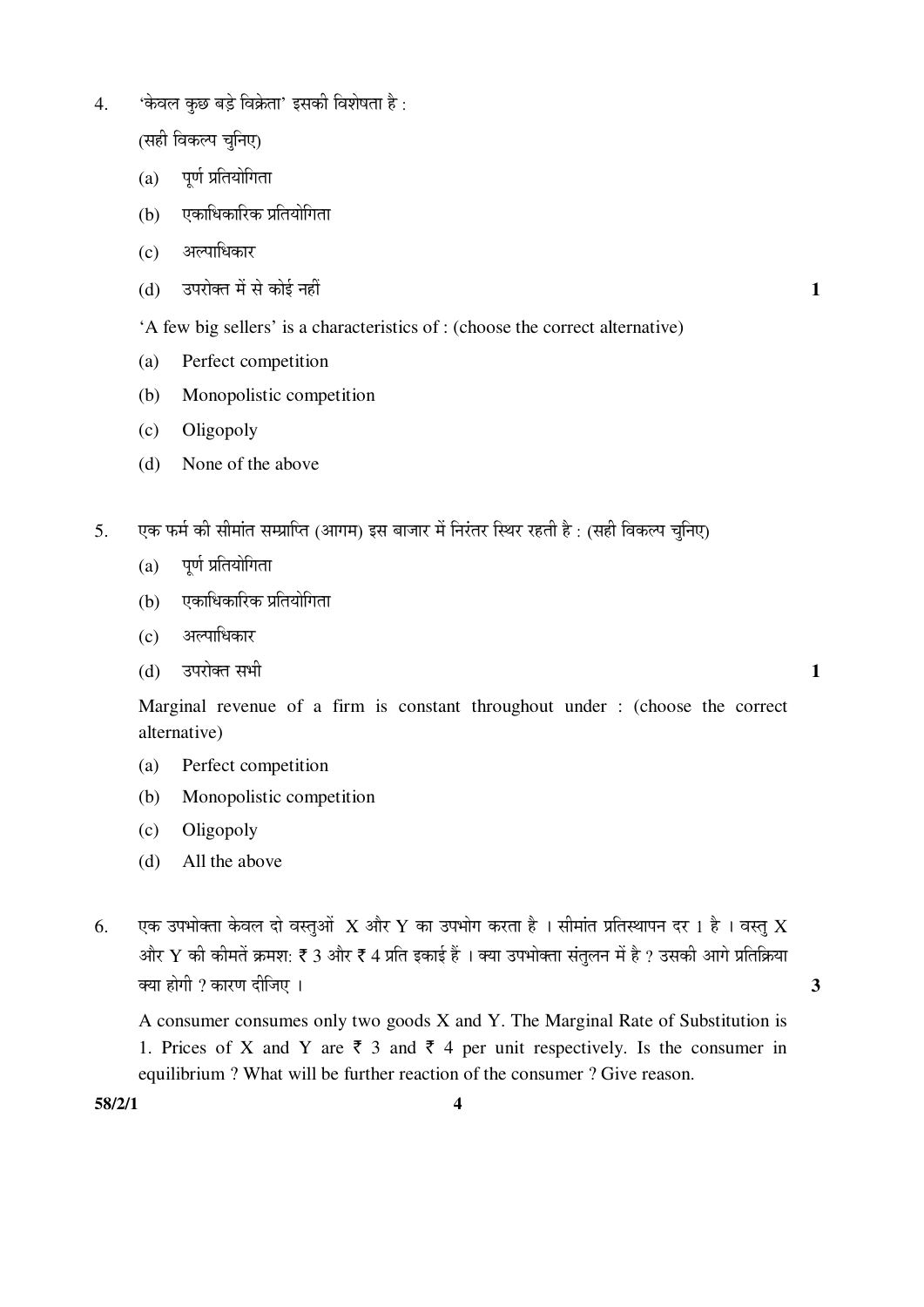$7. X$  और  $Y$  वस्तुओं की कीमत माँग लोच क्रमश: शून्य और (–) 1 है । इनमें से किसकी माँग अधिक लोचदार  $\hat{\epsilon}$  और क्यों ?  $\hat{\epsilon}$ 

Price elasticity of demand for the two goods  $X$  and  $Y$  are zero and  $(-)$  1 respectively. Which of the two is more elastic and why ?

8. न्यूनतम कीमत निर्धारण का अर्थ और इसके परिणाम समझाइए ।

#### अथवा

 $\frac{1}{2}$ एक वस्तु की माँग में 'वृद्धि' के कारण होने वाले प्रभावों की शृंखला समझाइए । Explain the meaning of 'minimum' price ceiling and its implications.

#### **OR**

Explain the chain of effects of 'increase' in demand of a good.

9. ‹Ûú ¾ÖßÖã Ûúß ´ÖÖÑÝÖ ¯Ö¸ü ˆ¯Ö³ÖÖꌟÖÖ Ûúß †ÖµÖ ²ÖœÌü®Öê Ûêú ¯ÖϳÖÖ¾Ö ÃÖ´Ö—ÖÖ‡‹ … **4** 

Explain the effect of change in income of a consumer on demand of a good.

10. ऐसा उत्पादन फलन किस प्रकार का है जिसमें केवल एक आगत की वृद्धि की जाती है जबकि अन्य आगतों को <u>स्थिर रखा जाता है । ऐसे उत्पादन फलन में कल उत्पाद का व्यवहार बताइए ।</u>

#### अथवा

लागत की परिभाषा दीजिए । जैसे-जैसे उत्पादन में वृद्धि की जाती है (a) कुल स्थिर लागत और (b) कुल ¯Ö׸ü¾ÖŸÖá »ÖÖÝÖŸÖ ÛúÖ ¾µÖ¾ÖÆüÖ¸ü ²ÖŸÖÖ‡‹ … **4** 

 What type of production function is this in which only one input is increased and others kept constant ? State the behaviour of total product in this production function.

#### **OR**

 Define cost. State the behaviour of (a) Total Fixed Cost and (b) Total Variable Cost as output is increased.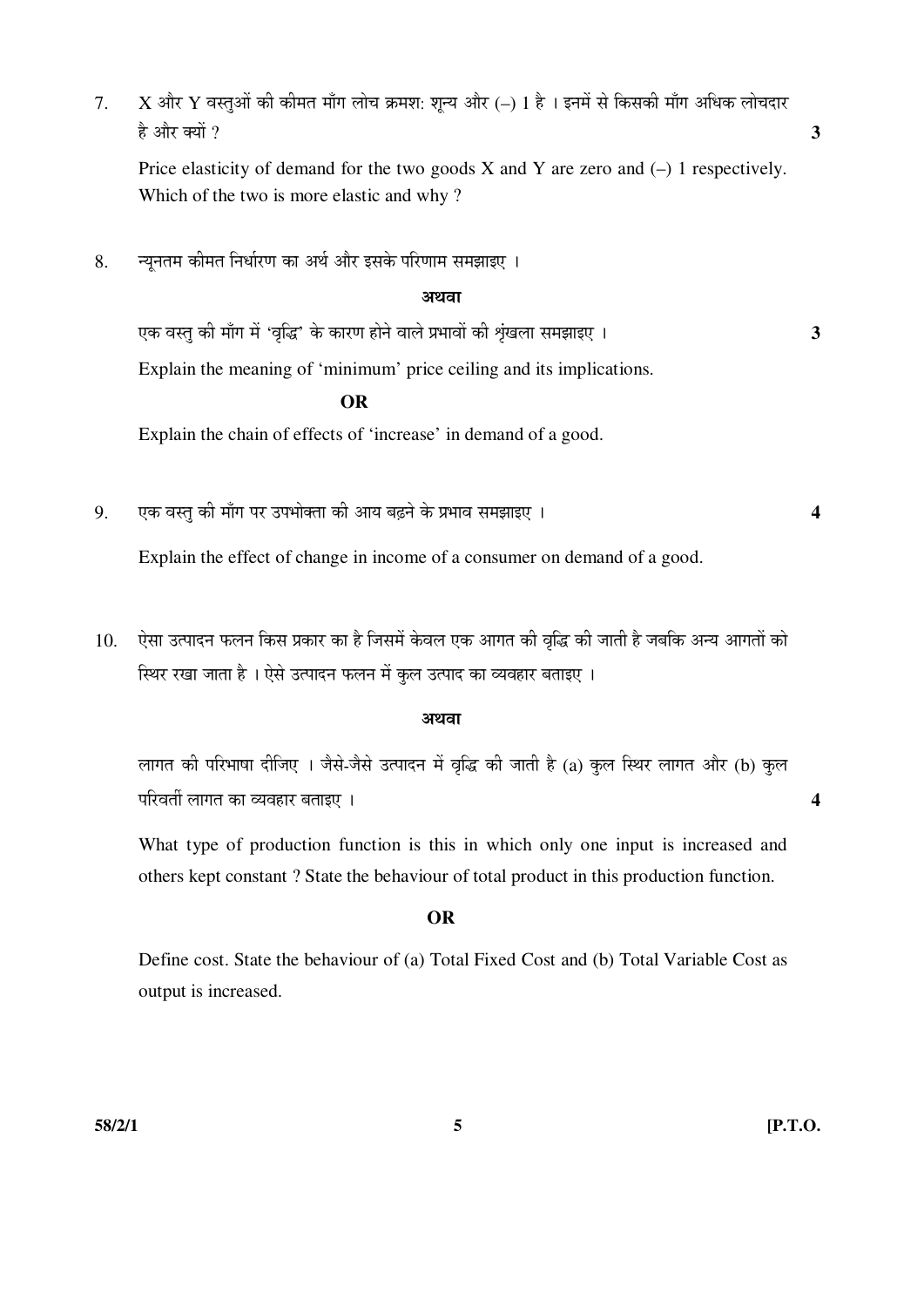$11.$  पर्णतया लोचदार पर्ति से क्या अभिप्राय है ? जब कीमत प्रति इकाई ₹ 2 गिर जाती है तो पर्ति  $100$  इकाई से घटकर 80 इकाई हो जाती है । आपत्ति की कीमत लोच 2 है । परिवर्तन से पूर्व की कीमत का परिकलन Ûúßו֋ … **4** 

What is perfectly elastic supply ? When price falls by  $\bar{\tau}$  2 per unit, supply falls from 100 units to 80 units. Price elasticity of supply is 2. What was the price per unit before change ? Calculate.

12. इस पूर्वधारणा पर आधारित, कि कोई भी उत्पादन साधन सभी वस्तुओं के उत्पादन में एक जैसा कुशल नहीं होता. उत्पादन सम्भावना तालिका की सहायता से 'अवसर लागत' और 'परिवर्तन की सीमाँत दर' अवधारणाएँ  $\overline{a}$  , and  $\overline{b}$  and  $\overline{b}$  and  $\overline{b}$  and  $\overline{b}$  and  $\overline{b}$  and  $\overline{b}$  and  $\overline{b}$  and  $\overline{b}$  and  $\overline{b}$  and  $\overline{b}$  and  $\overline{b}$  and  $\overline{b}$  and  $\overline{b}$  and  $\overline{b}$  and  $\overline{b}$  and  $\overline{b}$  a

 Explain the concepts of Opportunity Cost and Marginal Rate of Transformation using a production possibility schedule based on the assumption that no resource is equally efficient in production of all goods.

 $13.$  एक उपभोक्ता केवल दो वस्तुओं  $X$  और  $Y$  का उपभोग करता है । सीमांत उपयोगिता विश्लेषण की सहायता  $\vec{a}$  उपभोक्ता संतलन की शर्तें समझाइए ।

 A consumer consumes only two goods X and Y. Explain the conditions of consumer's equilibrium using Marginal Utility Analysis.

14. 'पुर्ति वक्र में खिसकाव'' और ''पुर्ति वक्र के साथ-साथ चलन'' में अंतर समझाइए । प्रत्येक के लिए जिम्मेदार एक कारक बताइए । रेखाचित्रों का प्रयोग कीजिए ।

 Explain the difference between "Shift of Supply Curve" and "Movement along Supply Curve". State one factor responsible for each. Use diagrams.

# दच्चित्राधित परीक्षार्थियों के लिए :

मान लीजिए एक वस्तु के केवल दो विक्रेता हैं । इस मान्यता के आधार पर वैयक्तिक आपति तालिका से ²ÖÖ•ÖÖ¸ü ¯ÖæÙŸÖ ŸÖÖ×»ÖÛúÖ ¯ÖÏÖ¯ŸÖ Ûú¸ü®Öê Ûúß ¯ÖÏ×ÛÎúµÖÖ ÃÖ´Ö—ÖÖ‡‹ … ‹Ûú ÃÖÓܵÖÖŸ´ÖÛú ˆ¤üÖÆü¸üÞÖ »Ößו֋ … **6** 

# **For blind candidates :**

 Explain the derivation of market supply schedule from individual's supply schedules assuming that there are only two sellers. Take a numerical example.

**58/2/1 6**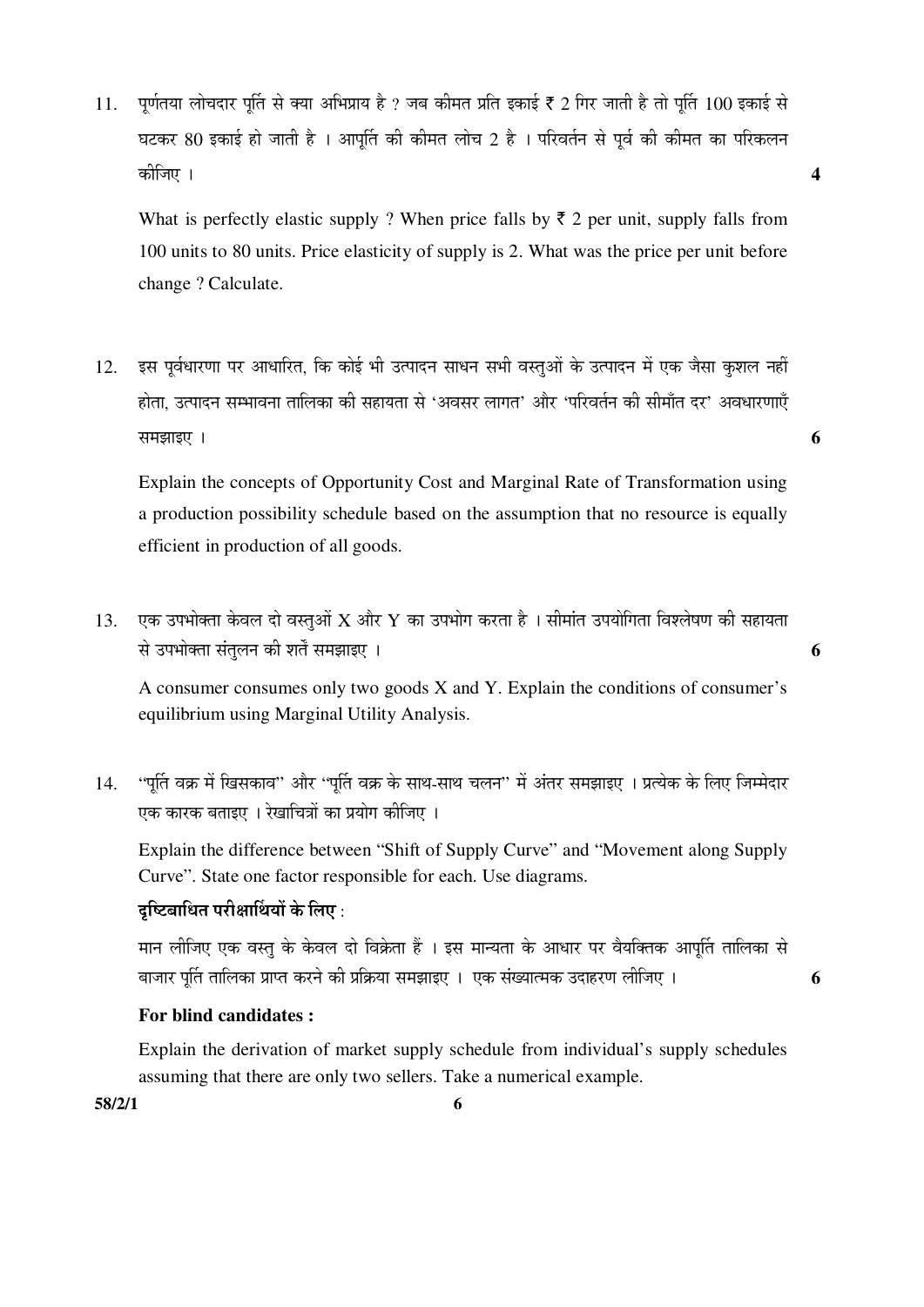- $15.$  निम्नलिखित के परिणाम समझाइए:
	- $(a)$  एकाधिकारिक प्रतियोगिता में उत्पाद विभेद
	- $(b)$  पूर्ण प्रतियोगिता में पूर्ण ज्ञान

# अथवा

<u>निम्नलिखित के परिणाम समझाइए :</u>

- $(a)$  अल्पाधिकार में फर्मों के बीच परस्पर निर्भरता
- (b) पूर्ण प्रतियोगिता में विक्रेताओं की बड़ी संख्या

Explain the implications of the following :

- (a) Product differentiation in monopolistic competition.
- (b) Perfect knowledge in perfect competition.

# **OR**

Explain the implications of the following :

- (a) Interdependence between firms in oligopoly.
- (b) Large number of sellers in perfect competition.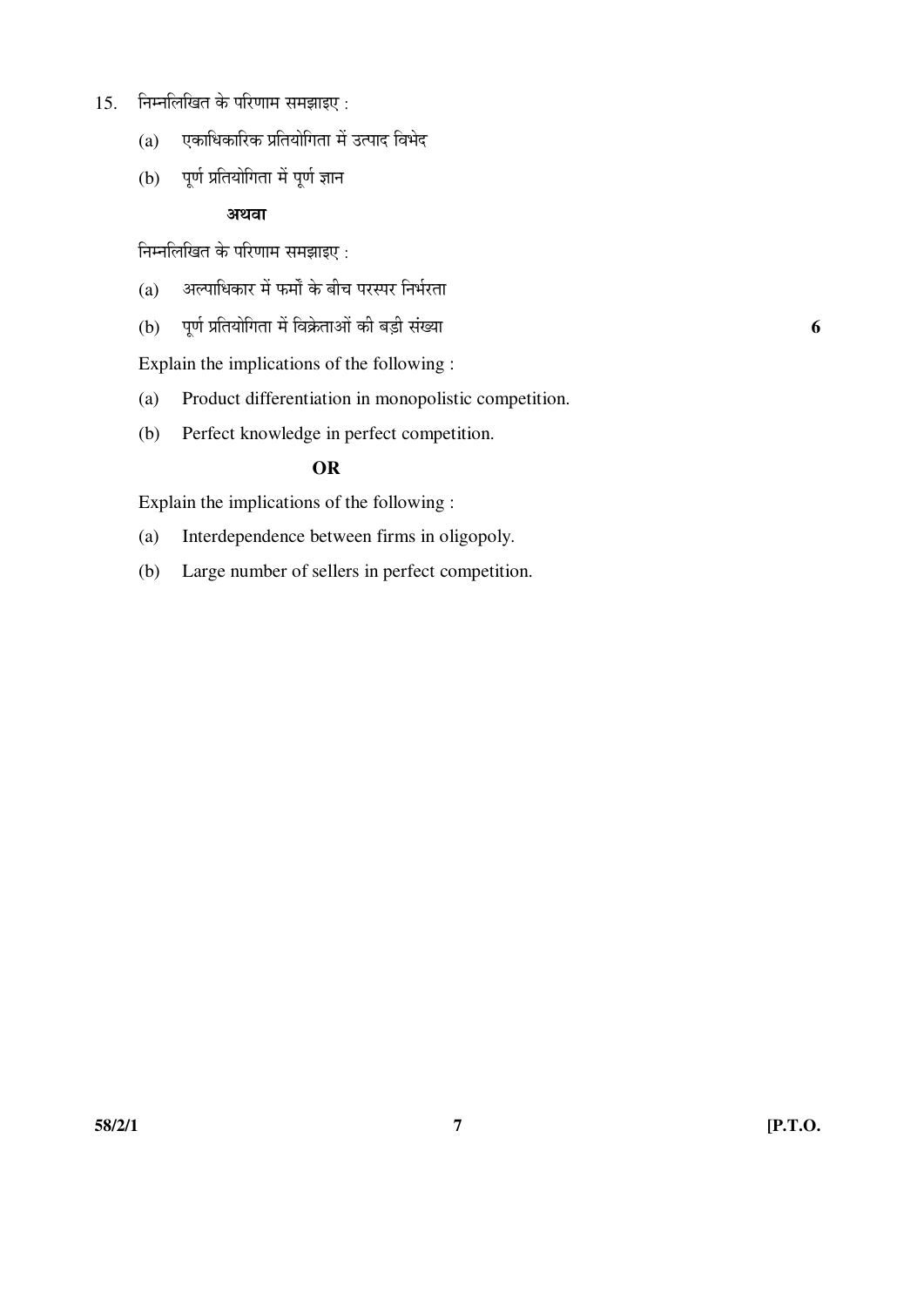### $SECTION - B$

सकल निवेश की परिभाषा दीजिए । 16.

Define Gross Investment.

उत्पादन में अचल पूँजीगत परिसम्पत्तियों के प्रयोग में होने वाले अप्रत्याशित अप्रचलन को यह कहते है: 17.

(सही विकल्प चुनिए)

- अचल पूँजी का उपभोग  $(a)$
- पूँजीगत हानि  $(b)$
- $(c)$  आय हानि
- उपरोक्त में से कोई नहीं  $(d)$

Unforseen obsolescence of fixed capital assets during production is:

(choose the correct alternative)

- Consumption of fixed capital  $(a)$
- $(b)$ Capital loss
- Income loss  $(c)$
- None of the above  $(d)$
- प्राथमिक घाटे से क्या अभिप्राय है ? 18.

What is primary deficit?

 $58/2/1$ 

 $\mathbf{1}$ 

 $\mathbf{1}$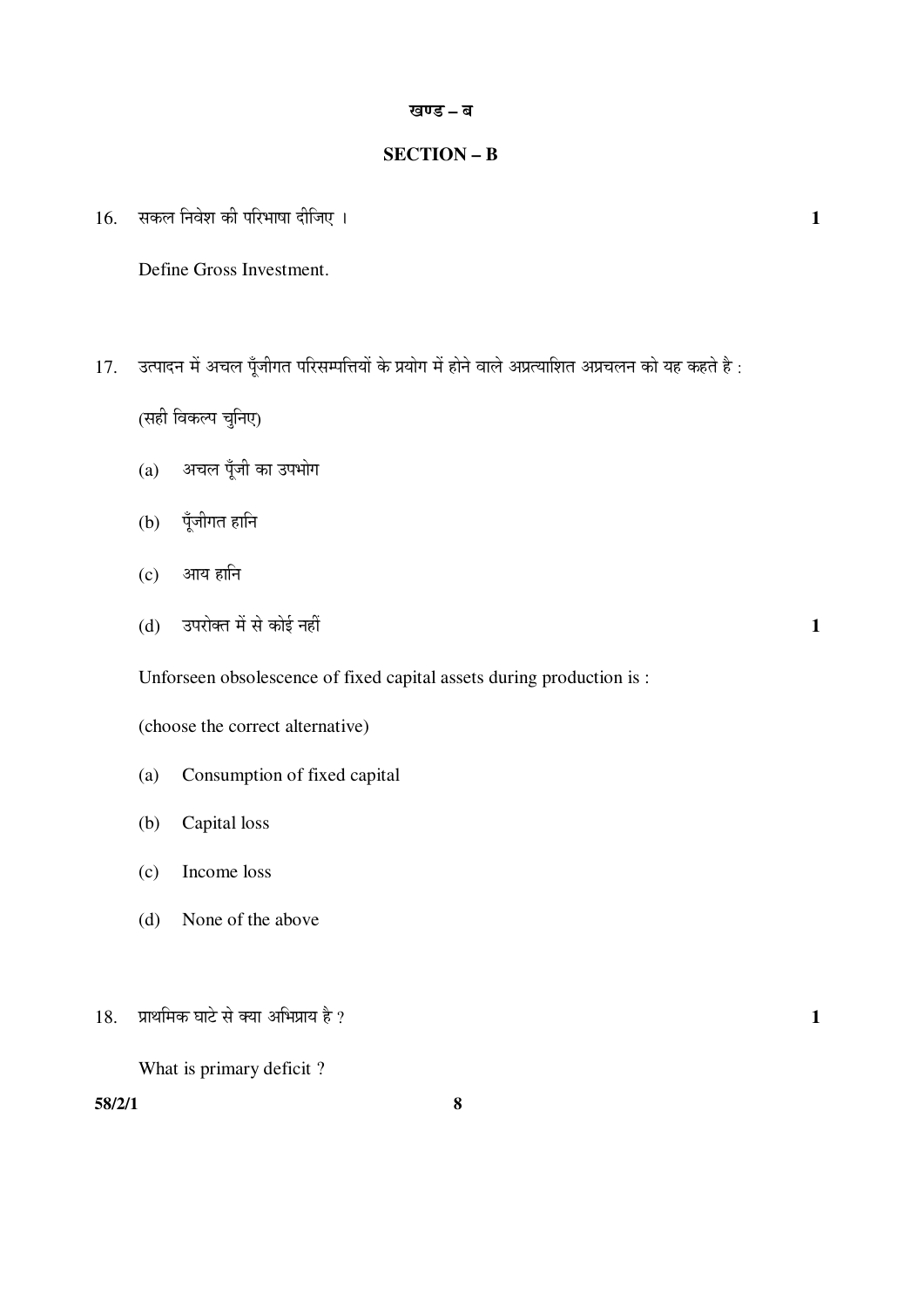- 19. सरकार द्वारा 'विनिवेश' का अर्थ है: (सही विकल्प चुनिए)
	- (a) अपनी अचल पॅंजीगत परिसम्पत्तियाँ बेचना
	- (b) । अपने सार्वजनिक उद्यमों के शेयर बेचना
	- $(c)$  अपने भवन बेचना
- $(d)$   $\bar{c}$ उपरोक्त सभी  $\bar{c}$ 
	- Disinvestment by government means : (choose the correct alternative)
	- (a) Selling of its fixed capital assets
	- (b) Selling of shares of public enterprises held by it.
	- (c) Selling of its buildings
	- (d) All the above
- $20.$  भुगतान संतुलन घाटा : (सही विकल्प चुनिए)
	- $(a)$  वालु लेखा भुगतान का चालु लेखा प्राप्ति पर आधिक्य
	- (b) पँजी लेखा भगतान का पँजी लेखा प्राप्ति पर आधिक्य
	- (c) स्वतंत्र भगतान का स्वतंत्र प्राप्ति पर आधिक्य
	- (d) ÃÖ´ÖÖµÖÖê•Ö®Ö ÆêüŸÖã ³ÖãÝÖŸÖÖ®Ö ÛúÖ ÃÖ´ÖÖµÖÖê•Ö®Ö ÆêüŸÖã ¯ÖÏÖׯŸÖ ¯Ö¸ü †Ö׬֌µÖ **1**

Balance of Payments 'deficit' is the excess of : (choose the correct alternative)

- (a) Current account payments over current account receipts.
- (b) Capital account payments over capital account receipts.
- (c) Autonomous payments over autonomous receipts.
- (d) Accommodating payments over a accommodating receipts.
- $21.$  यदि वास्तविक आय 400 हो और कीमत सूचकांक 100 हो, तो मौद्रिक आय का परिकलन कीजिए । 3 Given real income to be 400 and price index be 100, calculate nominal income.
- 22. एक संख्यात्मक उदाहरण लेकर औसत उपभोग प्रवृत्ति और सीमांत उपभोग प्रवृत्ति के बीच भेद कीजिए ।

### अथवा

ÃÖ´Ö—ÖÖ‡‹ †³ÖÖ¾Öß ´ÖÖÑÝÖ ¤æü¸ü Ûú¸ü®Öê ´Öë ÃÖ¸üÛúÖ¸üß ¾µÖµÖ ×ÛúÃÖ ¯ÖÏÛúÖ¸ü ÃÖÆüÖµÖÛú ÆüÖê ÃÖÛúŸÖÖ Æîü … **3**

 Distinguish between Average Propensity to Consume and Marginal Propensity to Consume using a numerical example.

### **OR**

Explain how can government spending be helpful in removing deficient demand.

**58/2/1 9 [P.T.O.**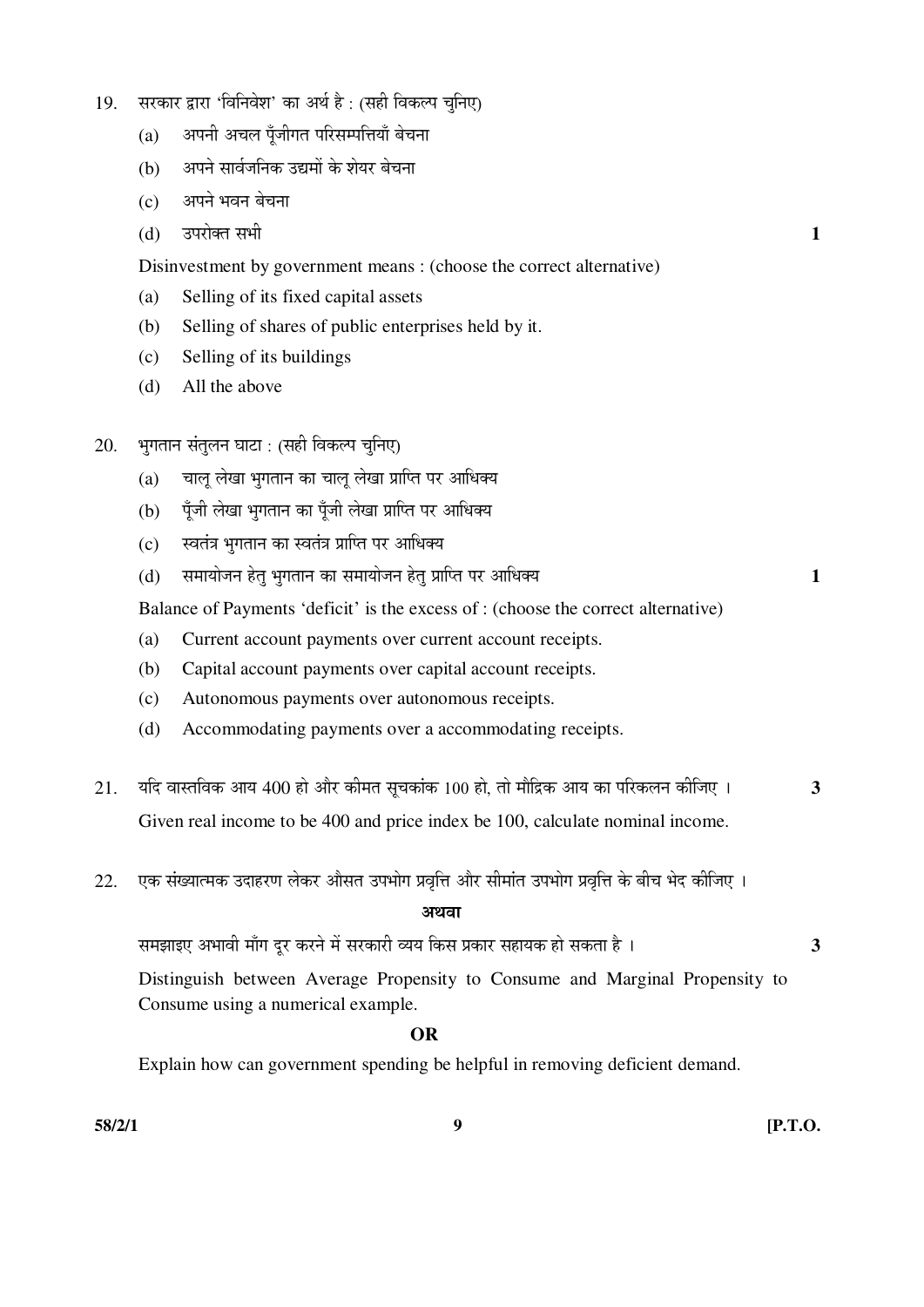$23.$  संतुलन राष्ट्रीय आय ज्ञात कीजिए :

स्वतंत्र उपभोग व्यय = 120 सीमांत उपभोग प्रवृत्ति $= 0.9$  $\overline{a}$ चिश व्यय = 1100  $\overline{a}$  Find equilibrium national income : Autonomous consumption expenditure = 120 Marginal propensity to consume  $= 0.9$ Investment expenditure  $= 1100$ 

24. सरकार बाल टीका कार्यक्रम पर व्यय करती है । इसके सकल घरेलू उत्पाद और कल्याण पर प्रभाव  $\overline{a}$  **a** 

 Government spends on child immunization programme. Analyse its impact on Gross Domestic Product and welfare of the people.

25. मुद्रा का 'लेखा की इकाई' कार्य समझाइए । वस्तु-विनिमय से उत्पन्न संबंधित समस्या का निवारण इसके कारण कैसे हो पाया है ?

#### अथवा

मुद्रा का 'आस्थगित भुगतान' कार्य समझाइए । वस्त्-विनिमय से उत्पन्न संबंधित समस्या का निवारण इसके  $\vec{a}$ कारण कैसे हो पाया है ?  $\vec{a}$ 

 Explain the 'Unit of Account' function of money. How has it solved the related problem created by barter ?

#### **OR**

 Explain the 'Standard of deffered payment' function of money. How has it solved the related problem created by barter ?

26. Ûêú®¦üßµÖ ²ÖïÛú ÛúÖ '•ÖÖ¸üßÛúŸÖÖÔ ²ÖïÛú' ÛúÖµÖÔ ÃÖ´Ö—ÖÖ‡‹ … **4** 

Explain the 'bank of issue' function of central bank.

**58/2/1 10**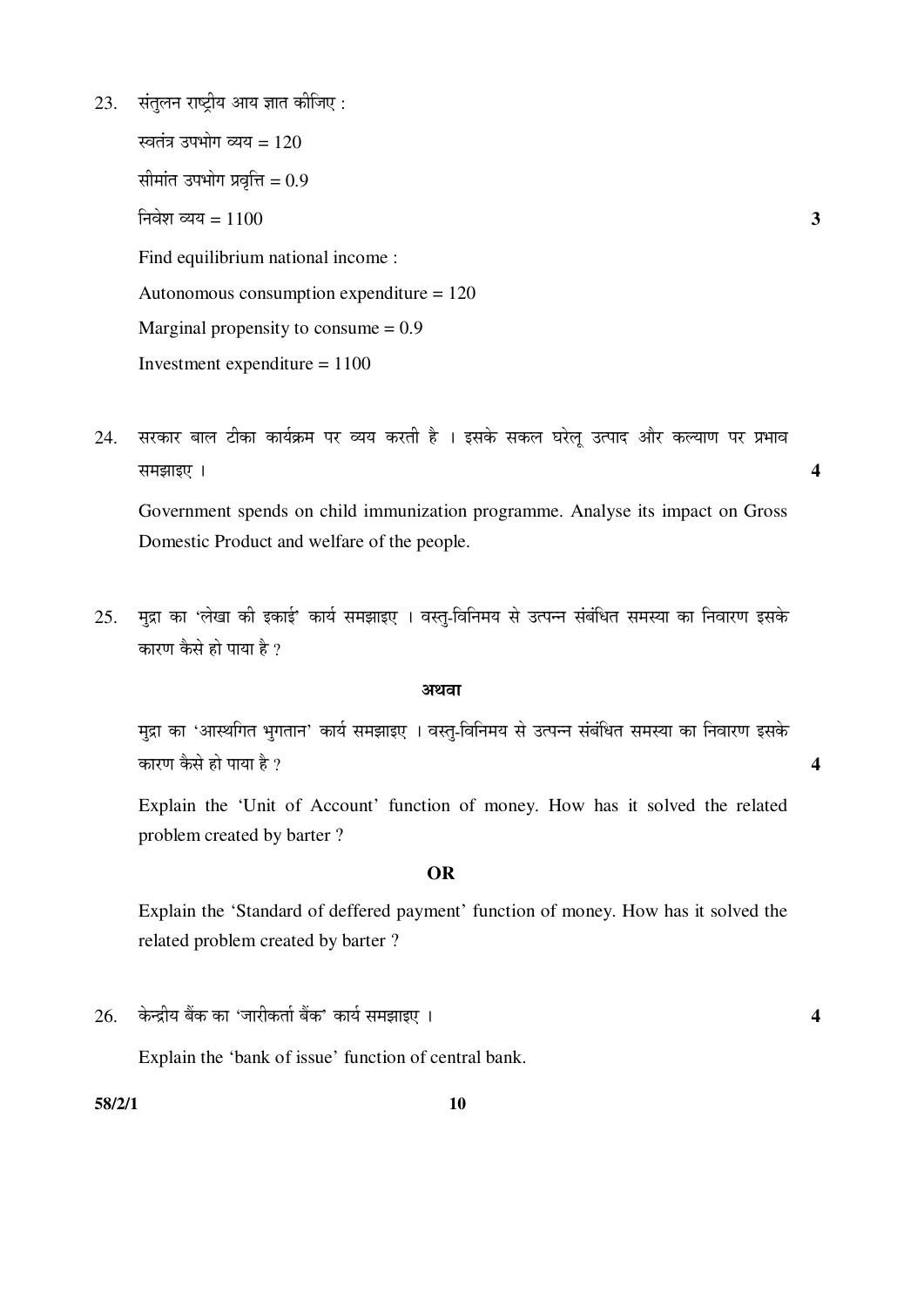$27$   $\,$  राजस्व प्राप्ति से क्या अभिप्राय है ? अर्थव्यवस्था में स्थिरता लाने में सरकारी बजट का योगदान समझाइए ।

अथवा

सरकारी बजट से क्या अभिप्राय है ? अर्थव्यवस्था में संसाधनों के आवंटन को प्रभावित करने में सरकारी बजट Ûúß ³Öæ×´ÖÛúÖ ÃÖ´Ö—ÖÖ‡‹ … **6** 

 What are revenue receipts ? Explain the role of government budget in bringing stability in the economy.

#### **OR**

 What is government budget ? Explain the role of government budget in influencing allocation of resources in the economy.

28. राष्टीय आय संतलन को व्यक्त करने की दो वैकल्पिक शर्तें प्राप्त कीजिए । संतलनों को एक ही रेखाचित्र पर  $\frac{1}{2}$  । Exercise  $\frac{1}{2}$ 

 Derive the two alternative conditions of expressing national income equilibrium. Show these equilibrium conditions on a single diagram.

# दच्चित्नाधित परीक्षार्थियों के लिए :

राष्टीय आय संतलन को व्यक्त करने की दो वैकल्पिक शर्तें समझाइए । जब अर्थव्यवस्था संतलन में न हो तो इसके कारण होने वाले प्रभाव समझाइए ।

# **For the blind candidates :**

 Derive the two alternative conditions of expressing national income equilibrium. Explain the effects when economy is not in equilibrium.

- $29.$  भारतीय निवेशक विदेशों से उधार लेते हैं । निम्नलिखित प्रश्नों के उत्तर दीजिए :
	- (a) भुगतान संतुलन लेखा में किस उप-लेखा में और किस पक्ष में इस उधार को दर्ज करेंगे ? कारण दीजिए ।
	- (b) ×¾Ö×®Ö´ÖµÖ ¤ü¸ü ¯Ö¸ü ¯Ö›Ìü®Öê ¾ÖÖ»Öê ‡ÃÖ ˆ¬ÖÖ¸ü Ûêú ¯ÖϳÖÖ¾Ö Ûúß ¾µÖÖܵÖÖ Ûúßו֋ … **6**

Indian investors borrow from abroad. Answer the following :

- (a) In which sub-account and on which side of the Balance of Payments Account will this borrowing be recorded ? Give reason.
- (b) Explain what is the impact of this borrowing on exchange rate.